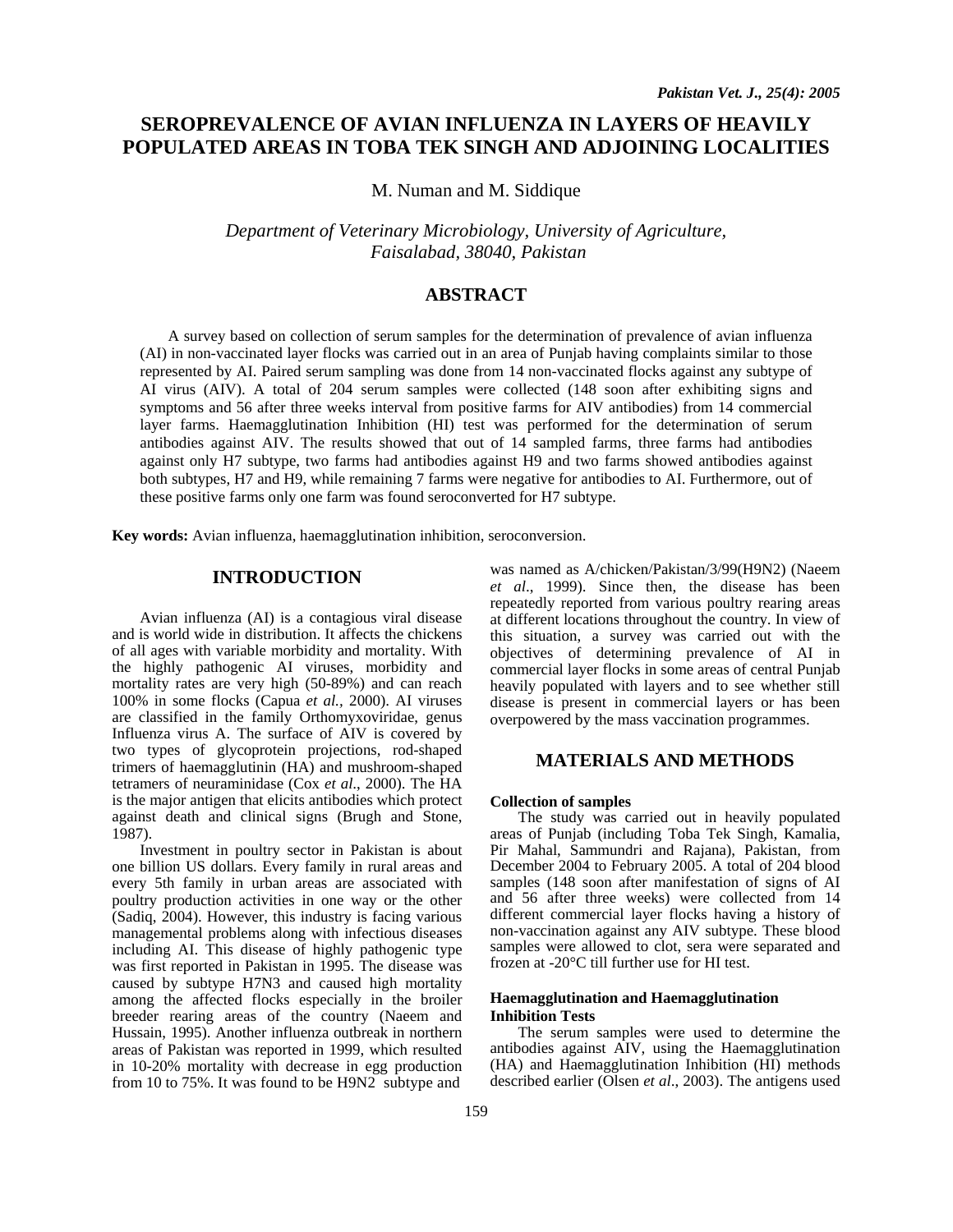were AIV subtypes H7N3 and H9N2 taken from National Agricultural Research Center (NARC), Islamabad, Pakistan.

#### *Washing and preparation of RBCs suspension*

A total of 5 ml of chicken blood was collected aseptically in a disposable syringe containing 1 ml of sodium citrate (4% solution) as an anticoagulant. The blood was centrifuged at 1500 rpm for 15 minutes. The plasma and buffy coat was pipetted off. After adding phosphate buffer saline (PBS), the above procedure was performed for a total of three washings or until supernatant was clear. A 0.5 ml of washed RBCs was taken and 1.5 ml of PBS was added to make 25% RBCs stock solution and stored at 4°C. Then a 40 µl volume of 25% stock solution was taken and to it 1.96 ml of PBS was added to make a total volume of 2 ml. Suspension was mixed gently before use and stored at 4°C. Suspension was discarded when haemolysis occurred.

#### *Test procedure*

A 2-fold serial dilution of the AIV-subtypes H7 and H9 was made in PBS (pH 7.2) in separate 96-well microtitration plates. Chicken RBCs were added to each well at 0.5% concentration. The plates were incubated for 30 minutes at  $37^{\circ}$ C and 4 HA units were calculated for both of the antigens separately. HI titer of each serum sample was also determined. For this purpose, 25 µl of the test sera were serially diluted in PBS (pH 7.2) using two 96-well microtitration plates. To these, 25 µl of 4 HA units of AIV subtypes H7 and H9 were added separately in each well. The plates were incubated for 30 minutes at 37°C. Then 50 µl of 0.5% chicken RBCs were added to each well and the plates were again incubated for 30 minutes at  $37^{\circ}$ C. The results were recorded when complete button formation was observed in the control well and subjected to geometric mean

titer (GMT) analysis, as described by Brugh (1978).

#### **RESULTS**

A total of 204 serum samples were collected (148 soon after exhibiting signs and symptoms and 56 after three weeks) from 14 commercial layer farms with a history of non-vaccination against H7 and H9 subtypes of AIV. Out of these 14 sampled farms, three farms had antibodies against only H7 subtype, two farms showed antibodies against H9 subtype and two farms had antibodies against both of the subtypes; H7 and H9, while remaining 7 farms were negative for antibodies to AIV. In  $2<sup>nd</sup>$  sampling, instead of serum samples from all 7 seropositive flocks, serum samples from 5 flocks could be collected, as two flocks had been sold. Sample's distribution on the basis of overall positive and negative percentages was 48.65 and 51.35%, respectively (Table 1).

In  $1<sup>st</sup>$  sampling, in layers of 24 weeks age, the antibody titers ranged from log24 to log216 with GMT value of 7.5 (H7). Birds aged 28 weeks showed antibody titer in the range of log28-log216 with GMT value of 10.6 (H9). Antibody titers of 17 weeks old birds were found in the range of log216-log232 with GMT value of 26.0 (H7) and also log232-log264 with GMT value of 34.3 (H9). Age group of 21 weeks showed serum antibodies in the range of log216-log264 with 27.9 GMT value (H7). In 26 weeks age group, the antibody titers ranged from log28 to log216 with GMT value of 8.6 (H7). Another flock of age 26 weeks showed antibodies in the range of log28 to log216 with GMT value of 11.3 (H9). Birds aged 46 weeks showed antibody titer in the range of log232-log264 with GMT value of 34.3 (H7) and log232-log264 with GMT value of 36.8 (H9) (Table 2).

 **Table 1: Serum samples of commercial layers exhibiting positive or negative results to AIV using HI test**

| <b>Flock</b><br>No. | ີ້ີີ່<br>Age<br>(weeks) | No. of<br>samples | <b>Antibodies</b><br>to H7 | <b>Antibodies</b><br>to H9 | <b>Positive</b><br>samples | <b>Negative</b><br>samples | % positive<br>samples | % negative<br>samples |  |
|---------------------|-------------------------|-------------------|----------------------------|----------------------------|----------------------------|----------------------------|-----------------------|-----------------------|--|
|                     |                         |                   |                            |                            | for AIV                    | for AIV                    | for AIV               | for AIV               |  |
|                     |                         |                   |                            |                            | antibodies                 | antibodies                 | antibodies            | antibodies            |  |
|                     | 24                      | 10                | $\div$                     |                            | 10                         |                            | 100                   | Zero                  |  |
| 2                   | 28                      | 15                |                            | +                          | 15                         |                            | 100                   | Zero                  |  |
| 3                   | 27                      | 10                |                            |                            |                            | 10                         | Zero                  | 100                   |  |
| 4                   | 32                      | 10                |                            |                            |                            | 10                         | Zero                  | 100                   |  |
| 5                   | 32                      | 12                |                            |                            |                            | 12                         | Zero                  | 100                   |  |
| 6                   | 17                      | 8                 | +                          | +                          | 8                          |                            | 100                   | Zero                  |  |
| 7                   | 19                      | 10                |                            |                            |                            | 10                         | Zero                  | 100                   |  |
| 8                   | 21                      | 12                | +                          |                            | 12                         |                            | 100                   | Zero                  |  |
| 9                   | 42                      | 10                |                            |                            |                            | 10                         | Zero                  | 100                   |  |
| 10                  | 26                      | 10                | +                          |                            | 10                         |                            | 100                   | Zero                  |  |
| 11                  | 19                      | 15                |                            |                            |                            | 15                         | Zero                  | 100                   |  |
| 12                  | 26                      | 6                 |                            |                            | 6                          |                            | 100                   | Zero                  |  |
| 13                  | 46                      | 11                | $\div$                     | +                          | 11                         |                            | 100                   | Zero                  |  |
| 14                  | 27                      | 9                 |                            |                            |                            | 9                          | Zero                  | 100                   |  |
|                     | Total                   | 148               | 5                          |                            | 72                         | 76                         | 48.65                 | 51.35                 |  |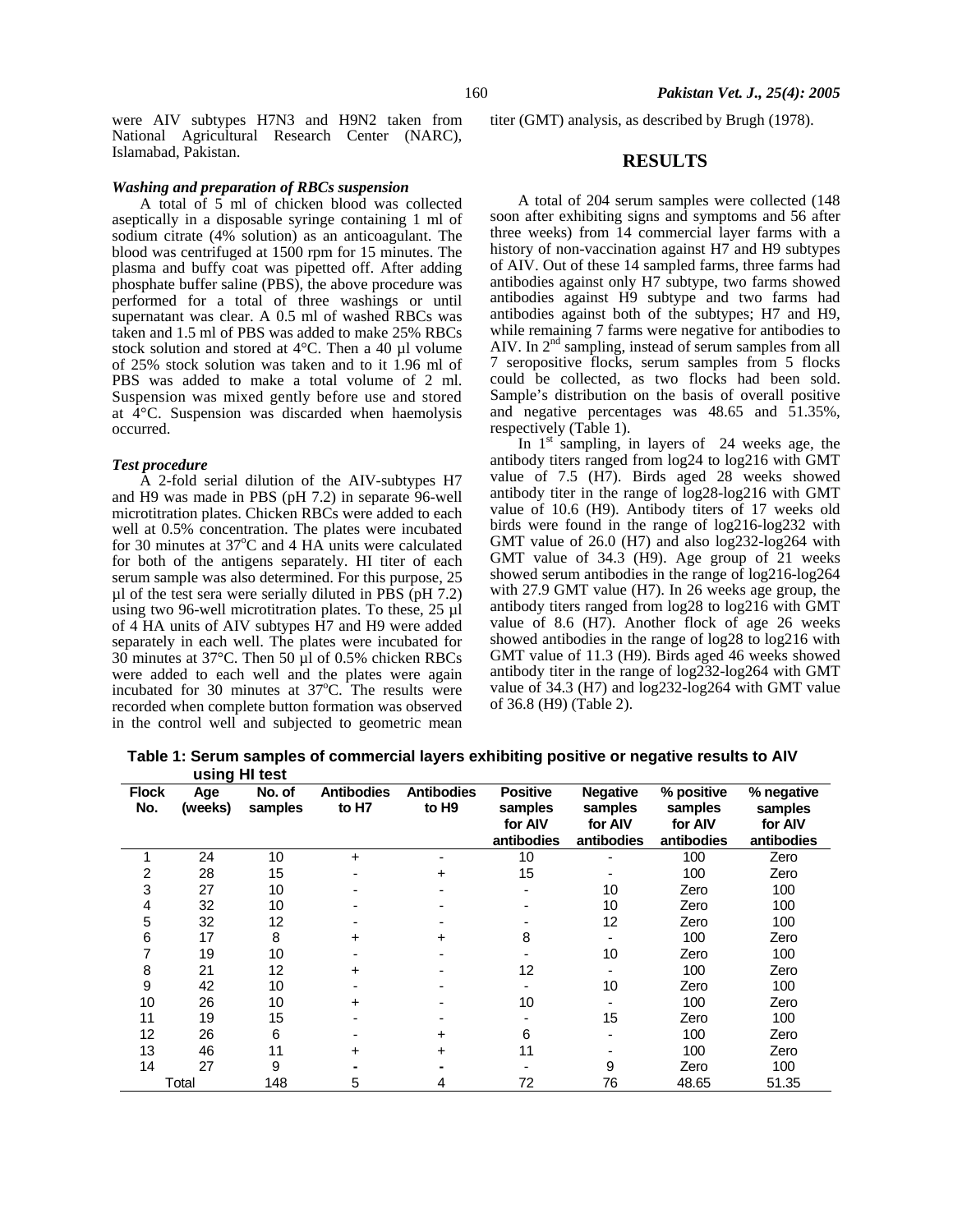|         | sampiing)                  |                            |                               |     |     |                |                          |      |                          |       |       |                          |                |                          |
|---------|----------------------------|----------------------------|-------------------------------|-----|-----|----------------|--------------------------|------|--------------------------|-------|-------|--------------------------|----------------|--------------------------|
| Age     | <b>Positive</b><br>samples | <b>Positive</b><br>samples | Antibody titers using HI test |     |     |                |                          |      |                          |       |       |                          |                |                          |
| (weeks) |                            |                            | 1:2                           | 1:4 | 1:8 | 1:16           | 1:32                     | 1:64 | 1:128                    | 1:256 | 1:512 | 1:1024                   | <b>GMT</b>     |                          |
|         | for AIV H7<br>antibodies   | for AIV H9<br>antibodies   |                               |     |     |                |                          |      |                          |       |       |                          | H7             | H <sub>9</sub>           |
| 24      | 10                         | $\blacksquare$             |                               |     |     |                |                          |      |                          |       |       |                          | 7.5            |                          |
| 28      | $\overline{\phantom{a}}$   | 15                         |                               |     | 8   |                |                          |      |                          |       |       |                          |                | 10.6                     |
| 17      | 8                          | $\overline{\phantom{a}}$   |                               |     | ٠   | 2              | 6                        | ۰    | ٠                        |       | -     | $\,$                     | 26.0           | -                        |
|         | $\overline{\phantom{a}}$   | 8                          |                               |     | ۰   | ۰              | ⇁                        | 1    | ۰                        | -     |       |                          | $\blacksquare$ | 34.3                     |
| 21      | 12                         | ۰                          |                               |     | ۰   | 4              | 6                        | 2    | ۰                        | ۰     | ۰     | $\overline{\phantom{a}}$ | 27.9           | -                        |
| 26      | 10                         | -                          |                               |     | 9   |                | $\overline{\phantom{0}}$ |      |                          |       |       | $\,$                     | 8.6            |                          |
| 26      | $\overline{\phantom{a}}$   | 6                          | -                             |     | 3   | 3              | $\overline{\phantom{0}}$ |      | ۰                        | ۰     | ۰     |                          | $\blacksquare$ | 11.3                     |
| 46      | 11                         | -                          |                               |     | -   | $\blacksquare$ | 10                       | 1    | $\overline{\phantom{a}}$ |       |       |                          | 34.3           | $\overline{\phantom{a}}$ |
|         | $\blacksquare$             | 11                         |                               |     |     |                | 9                        | 2    | ۰                        | ٠     | ۰     |                          | $\blacksquare$ | 36.8                     |

**Table 2: Distribution of layers on the basis of log2 HI titers obtained against AIV subtypes (first sampling)** 

**Table 3: Distribution of layers on the basis of log2 HI titers obtained against AIV subtypes (sampling done three weeks interval)** 

| Age     | <b>Positive</b>          | <b>Positive</b>          | Antibody titers using HI test |                          |     |      |      |                |       |       |       |                |                          |                              |
|---------|--------------------------|--------------------------|-------------------------------|--------------------------|-----|------|------|----------------|-------|-------|-------|----------------|--------------------------|------------------------------|
| (weeks) | samples                  | samples                  | 1:2                           | 1:4                      | 1:8 | 1:16 | 1:32 | 1:64           | 1:128 | 1:256 | 1:512 | 1:1024         | <b>GMT</b>               |                              |
|         | for AIV H7<br>antibodies | for AIV H9<br>antibodies |                               |                          |     |      |      |                |       |       |       |                | H7                       | H <sub>9</sub>               |
| 24      | 10                       | ۰                        | 3                             | 4                        | 3   |      |      |                |       |       |       |                | 8.0                      | $\qquad \qquad \blacksquare$ |
| 28      | 15                       | ۰.                       | ۰                             | 2                        | 8   | 5    |      |                |       |       |       |                | $\overline{\phantom{a}}$ | 9.2                          |
| 17      | 8                        | $\,$                     |                               | $\overline{\phantom{0}}$ | -   | 3    | 5    | $\blacksquare$ |       |       |       | $\blacksquare$ | 24.3                     | $\overline{\phantom{a}}$     |
|         | $\overline{\phantom{a}}$ | 8                        |                               |                          |     |      | 6    | 2              | -     |       |       |                | -                        | 36.8                         |
| 21      | 12                       | -                        |                               |                          |     |      |      | $\blacksquare$ | 10    | 2     |       |                | 147.0                    | $\overline{\phantom{a}}$     |
| 46      | 11                       | $\blacksquare$           |                               |                          |     |      | 8    | 2              | -     |       |       | $\blacksquare$ | 34.3                     | $\overline{\phantom{a}}$     |
|         | $\overline{\phantom{a}}$ | 11                       |                               |                          |     |      | 8    | 3              | -     |       |       |                | ۰                        | 39.4                         |

In  $2<sup>nd</sup>$  sampling (sampling done after three weeks interval), in layers of 24 weeks age, the antibody titers ranged from log22 to log28 with GMT value of 8.0 (H7). Birds of age 28 weeks showed antibody titer in the range of log24-log216 with GMT value of 9.2 (H9). Antibody titers of 17 weeks old birds were found in the range of log216 to log232 with GMT value of 24.3 (H7) and also log232 to log264 with GMT value of 36.8 (H9). Birds aged 21 weeks showed serum antibodies in range of log2128 to log2256 with 147.0 GMT value (H7). Birds aged 46 weeks had antibody titer in range of log216 to log264 with GMT value of 34.3 (H7) and log232-log264 with GMT value of 39.4 (H9) (Table 3).

## **DISCUSSION**

Paired serum samples collected soon after manifestation of signs of AI and three weeks later were subjected to HI test to see the difference in the titres of antibodies against AIV in both of the samplings. Only samples of one and only farm of age 21 weeks showed more than four fold increase (27.9 to 147.0 GMT) in the antibodies against H7 as compared to the first serum sampling. Furthermore, this seroconverted flock had a history of about 3,000 deaths of the birds out of 30,000 flock size within 36 hours, while egg production was reduced to 51%. Other seropositive flocks in the first sampling did not show such pattern. These results suggest that seroconversion had taken place for AIV subtype H7 and birds of these farms were suffering from infection by AI. Naeem *et al.* (2003) also observed similar pattern of seroconversion for H9N2. Other serum samples which showed positive results by HI test in 1st sampling but did not show seroconversion in their  $2<sup>nd</sup>$  sampling seem to have been exposed to respective AIV subtype in the past but remained unnoticed by the farmer. Birds of these farms might have suffered from AI infection in the past and recovered with the passage of time, and thus showed antibodies against respective AIV subtypes.

It's obvious that this AIV is spreading among humans, wild birds and poultry and may cause new outbreaks after its mutation during interspecies transfer and replication. Poorly controlled movement of birds and lack of biosecurity caused AI to become endemic in poultry populations, especially in Europe and few areas of Asia (Swayne and Halvorson, 2003). Presence of different subtypes of AIV in the field indicates that there is always a likelihood of generating new virus by gene reassortment between subtypes pathogenic in birds and mammals. Thus, there is a constant need to carry out a coordinated surveillance for influenza viruses both in birds and humans in the country and farmers should be advised to immunize their birds regularly